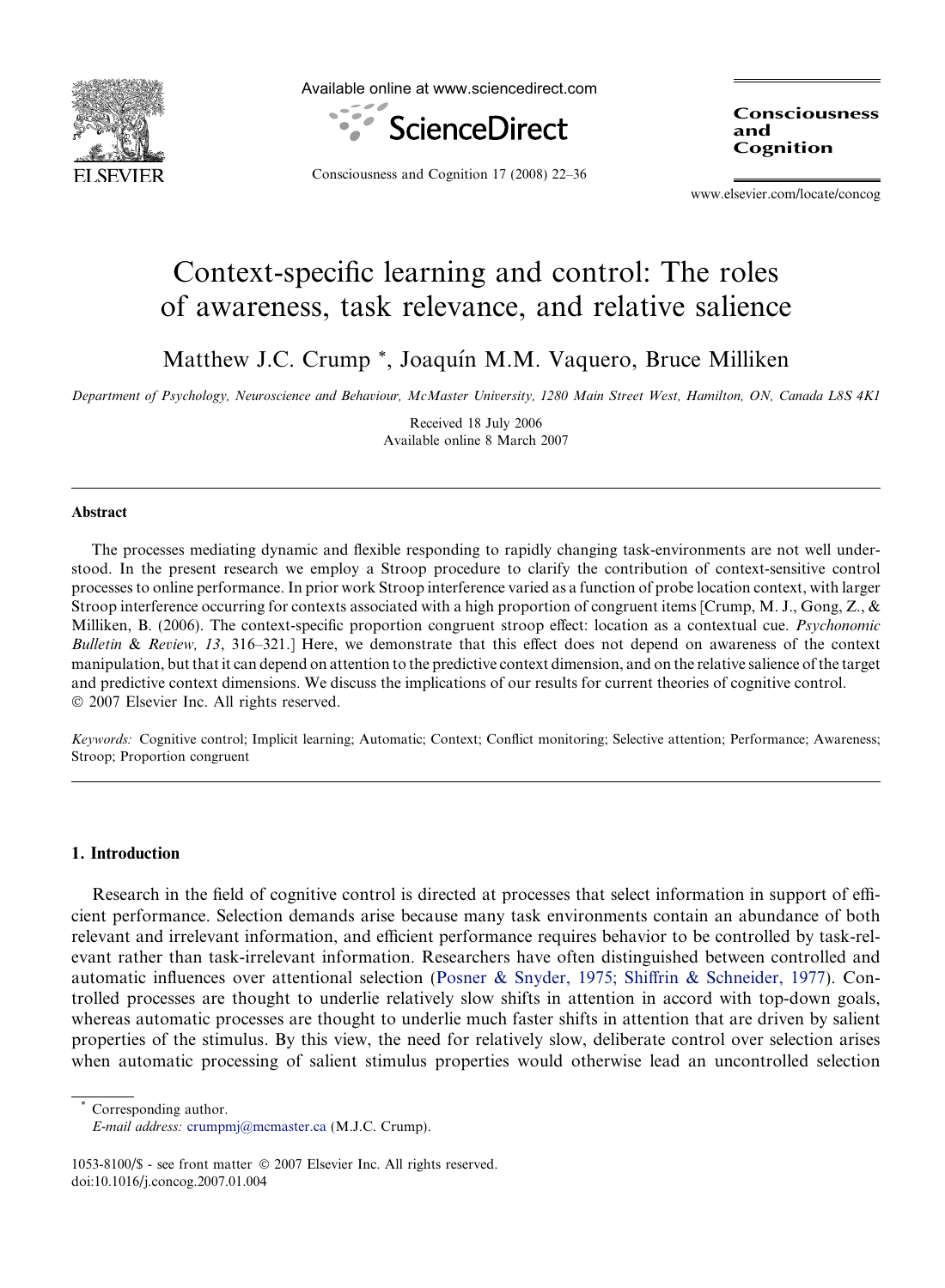process astray of task goals. In other words, voluntary control over selection is seen as the alternative to allowing selection to be guided by stimulus salience.

In contrast to this view, there has been increasing interest in the idea that learning and memory processes can express themselves in performance rapidly and involuntarily to control attentional selection. Indeed, evidence that control can be outsourced to incidental or contextual properties of the task environment has been recently demonstrated in task switching [\(Mayr & Bryck, 2005](#page-14-0)), visual search [\(Chun, 2000](#page-13-0)), flanker [\(Cohen,](#page-13-0) [Fuchs, Bar-Sela, Brumberg, & Magen, 1999; Corballis & Gratton, 2003; Miller, 1987\)](#page-13-0), and Stroop paradigms [\(Crump, Gong, & Milliken, 2006; Jacoby, Lindsay, & Hessels, 2003](#page-13-0)). The specific aim of the present study was to examine further a recently reported context-sensitive control effect measured using a Stroop procedure [\(Crump et al., 2006](#page-13-0)), and in particular to highlight several important boundary conditions of this effect. To set the context for the empirical work described below, a brief review of the use of Stroop interference to measure cognitive control is now presented.

In a typical Stroop task ([Stroop, 1935](#page-14-0)) participants name aloud the ink-color of a color word (for a review see [MacLeod, 1991](#page-13-0)). The Stroop effect refers to the finding that color-naming proceeds faster for congruent items (red in RED) than incongruent items (red in BLUE). The Stroop effect is theoretically interesting because it provides a useful tool for measuring processes controlling the selection of relevant and irrelevant information during performance. In general, large Stroop effects imply inefficient selection of task-relevant information, while small Stroop effects imply efficient selection of task-relevant information. Consequently, modulations of the Stroop effect provide a window into the control processes that mediate selection during task performance.

It is well known that the Stroop effect varies as a function of the proportion of congruent items in a block of trials [\(Logan & Zbrodoff, 1979; Lowe & Mitterer, 1982; West & Baylis, 1998](#page-13-0)). In general, high proportion congruent blocks of trials produce larger Stroop effects than low proportion congruent blocks of trials. Proportion congruent Stroop effects have been interpreted by many researchers to reflect an influence of voluntary control over selection.

For example, participants might employ different strategies with regard to word reading between high and low proportion congruent blocks of trials [\(Logan, Zbrodoff, & Williamson, 1984; Lowe & Mitterer, 1982](#page-13-0)). A strategy that emphasizes filtering word reading would be appropriate for a low proportion congruent block of trials, whereas a strategy that allows word reading to guide response selection might be appropriate for a high proportion congruent block of trials. A related view is that high proportion congruent blocks of trials place greater demand on processes governing maintenance of the ink-color naming task set [\(West, 1999\)](#page-14-0). Indeed, [Kane and Engle \(2003\)](#page-13-0) demonstrate that individual differences in working memory capacity predict the extent to which increases in proportion congruent influence the size of the Stroop effect. Generally speaking, the idea that proportion congruent effects on Stroop interference reflect changes in voluntary control fits well with the notion that a goal-directed, central task demand mechanism is responsible for selectively weighting the contribution of word and color information to performance [\(Cohen, Dunbar, & McClelland, 1990; Botvinick,](#page-13-0) [Braver, Barch, Carter, & Cohen, 2001\)](#page-13-0).

At the same time, other researchers have argued that the influence of proportion congruent on the Stroop effect reflects an involuntary learning process that is sensitive to the correlation of word and color dimensions. For example, [Dishon-Berkovits and Algom \(2000\)](#page-13-0) used a word–word (i.e., cities and countries) variant of the Stroop procedure and demonstrated that Stroop effects were observed only when the target and distractor dimensions were positively or negatively correlated. Interestingly, Stroop effects were not observed when the target and distractor dimensions were uncorrelated. From an information theoretic perspective, [Melara](#page-14-0) [and Algom's \(2003\)](#page-14-0) tectonic theory of Stroop effects argues that attentional resources are automatically directed to stimulus dimensions that contain potentially relevant information. By this view, introducing correlations between target and distractor dimensions (e.g., distractor dimensions in a high proportion congruent condition positively predict target dimensions) causes the distractor dimension to carry potentially relevant information about the target dimension. As a result, failures to select the target dimension occur because attentional resources are directed to the potentially informative distractor dimension. In this way, proportion congruent modulations to the Stroop effect need not reflect changes in voluntary control, but could instead reflect changes in the amount of information extracted from the distractor dimension as a function of its correlation with the target dimension.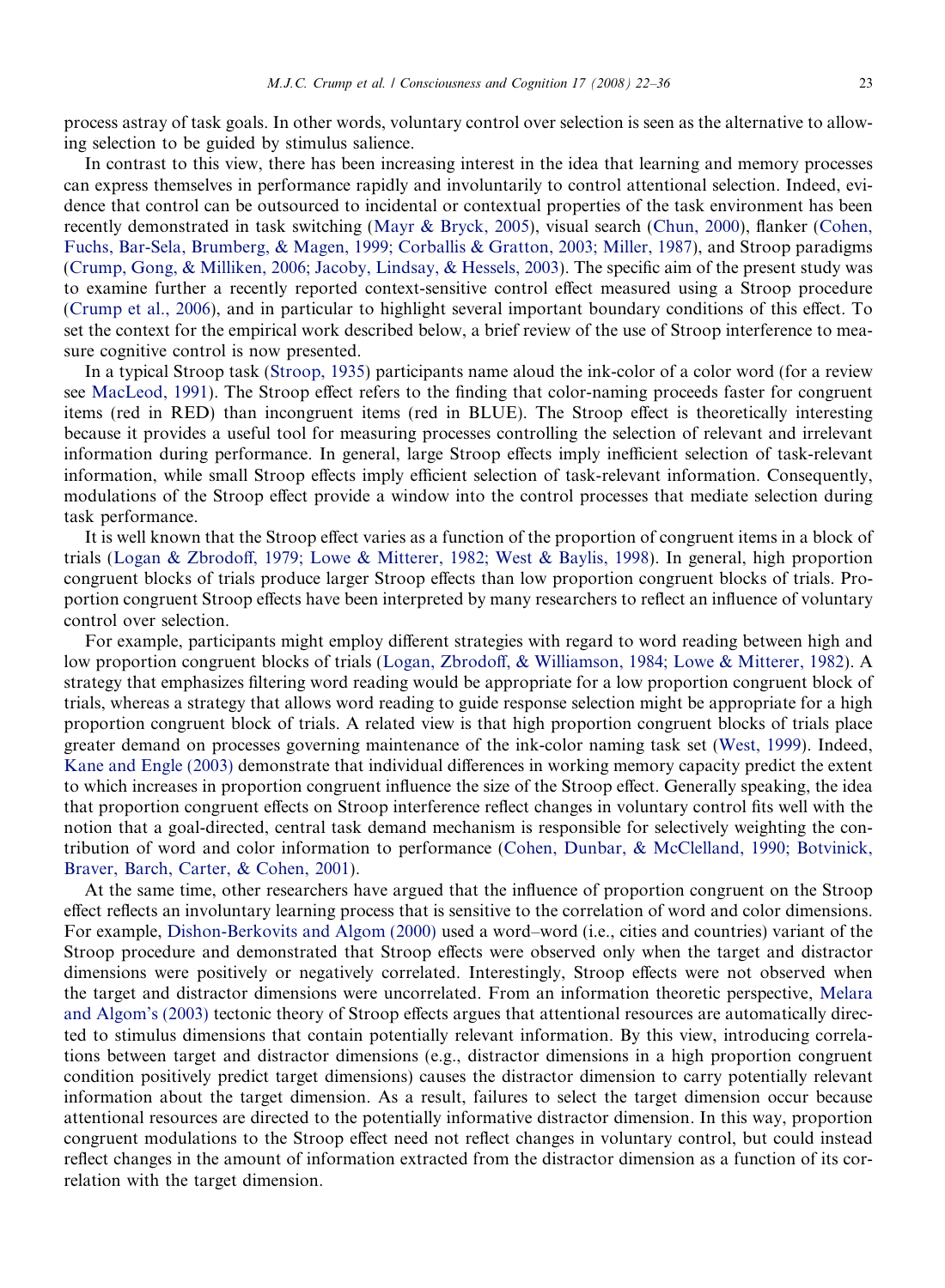On a similar theme, [Jacoby et al. \(2003\)](#page-13-0) challenged the idea that proportion congruent influences on the Stroop effect are necessarily mediated by voluntary means. Jacoby et al., used an item-specific proportion congruent manipulation (ISPC) in which one set of Stroop items (e.g., WHITE, RED, and YELLOW word/color combinations) was associated with a high likelihood of congruency, and another set of Stroop items (e.g., BLACK, BLUE, and GREEN) was associated with a low likelihood of congruency. Both item types were mixed together in the same block of trials. As a result, participants could not predict the likelihood of congruency in advance of each trial, and therefore different Stroop effects for high and low proportion congruent item types could not reasonably be attributed to voluntary strategy shifts that occur in advance of stimulus onset. Yet, this is exactly the effect that was observed. Jacoby et al., labeled this result the item-specific proportion congruent (ISPC) effect.

[Jacoby et al. \(2003\)](#page-13-0) forwarded two explanations for the ISPC effect. On the one hand, differences in wordreading between the high and low proportion congruent item types could reflect a kind of ''automatic control'' over performance. According to this view, encoding of the item type could rapidly trigger an item-specific set of attention procedures that modulate the contribution of word-reading to color-naming performance. On the other hand, [Jacoby et al. \(2003\)](#page-13-0) pointed out that particular words were not only predictive of congruency, but were also predictive of particular responses. As a result, the ISPC effect they report could reflect stronger learning of particular stimulus–response mappings for frequently presented than less frequently presented items. Note that a simple associative learning account of the ISPC effect would not require additional inferences about involuntary influences over selection.

To address whether the ISPC effect is determined entirely by learning of associations between particular words and responses, [Crump et al. \(2006\)](#page-13-0) varied proportion congruent between different contexts (e.g., location or shape) in which Stroop target colors could appear. The critical property of the procedure was that incidental contextual cues predicted likelihood of congruency, but did not predict particular responses. For example, in the experiment that used location as a contextual cue, participants were presented with a color word prime (displayed in white) at fixation, followed by a color patch probe that appeared above or below fixation. Probes that appeared above fixation were highly likely to be congruent with the preceding prime word, and probes that appeared below fixation were highly likely to be incongruent with the preceding prime word. Importantly, the location of the color patch probe was randomized from trial to trial, which meant that participants could not possibly know whether the probe was "likely to be congruent" or "likely to be incongruent" until its appearance. Further, the context-specific proportion congruent manipulation removed any association between particular words and responses, and between particular contexts and responses. Nonetheless, the Stroop effect was larger in the high proportion congruent location context than in the low proportion congruent location context. Crump et al., labeled this result a context-specific proportion congruent (CSPC) Stroop effect.

The CSPC Stroop effect reported by [Crump et al. \(2006\)](#page-13-0) had several notable properties. First, participants appeared not to be aware of the CSPC manipulation. Second, the CSPC effect was observed when location served as a contextual cue, but not when shape (square or circle) served as a contextual cue. Finally, analysis of trial sequences demonstrated that the CSPC Stroop effect did not depend on the nature of the preceding trial. Taken together, these properties implicate a learning and memory process that controls online performance selectively for certain contextual dimensions and not others, but that does so rapidly and involuntarily upon stimulus onset. This intriguing combination of selective, but yet involuntary, control over behavior led us to pursue the boundary conditions of this effect further.

In Experiments 1a and 1b we tested the possibility that CSPC Stroop effects occurred for location but not shape contexts because participants were only aware of the contingency manipulation for the location contexts. The results suggest that this was not the case. In Experiment 2, we examined whether the CSPC effect can be found for a contextual dimension other than location (i.e., shape) when that contextual dimension is made task-relevant. Indeed, we found this to be the case. Finally, in Experiment 3, we learned that the CSPC effect is sensitive to dimensional salience, as it occurs for the usual variant of the Stroop task (i.e. name color and ignore word), but not for the reverse Stroop task (i.e., name word and ignore color). The general procedure used across these experiments is depicted in [Fig. 1.](#page-3-0)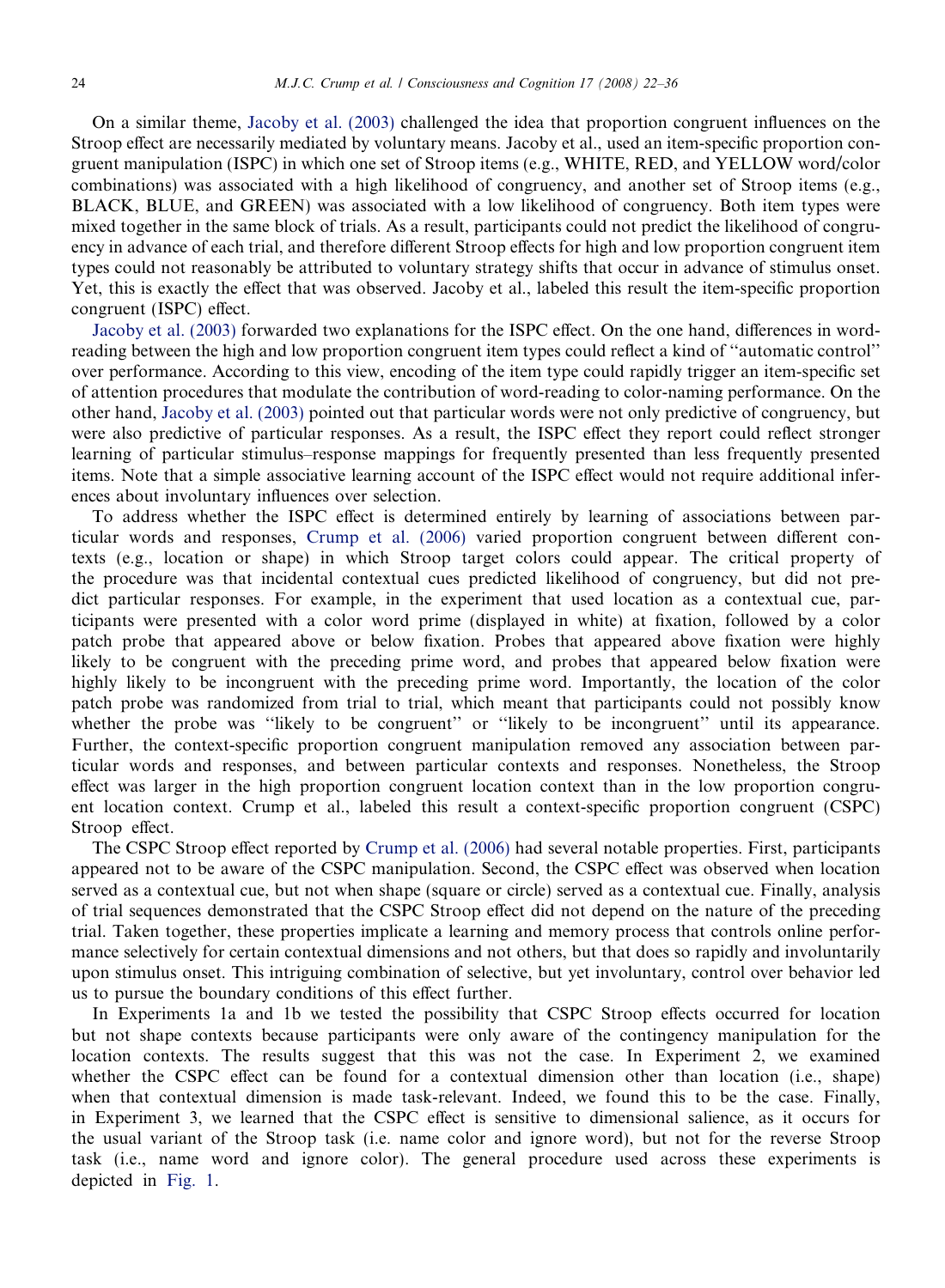



Fig. 1. Depicts a schematic of the trial sequence for Experiments 1a and 3a where location is the contextual cue, and Experiments 1b and 2 where shape is the contextual cue. Experiment 3b was exactly the same as Experiment 3a, except the prime and probe stimuli were reversed. Participants task in all experiments was to verbally identify the probe stimulus.

# 2. Experiment 1a and 1b: The role of awareness

[Crump et al. \(2006\)](#page-13-0) reported that participants in their experiments appeared to be unaware of the contextspecific proportion congruent manipulation. In particular, explicit awareness of the proportion congruent manipulation was measured at the end of each experimental session. Participants were shown examples of congruent and incongruent trials appearing in each location/shape context, and were asked to estimate the proportion of congruent items appearing in each context. Participants' estimates of proportion congruent did not differ for the high and low proportion congruent contexts, indicating that they were not able to explicitly describe the CSPC manipulation. This finding strengthened the claim that CSPC effects are not mediated by voluntary control processes.

Although participants' estimates of the proportion congruent manipulation suggest a lack of awareness, the format of the questionnaire may have been confusing to participants. For example, it is well known that people reason poorly with probabilities as compared to natural frequencies ([Gigerenzer,](#page-13-0) [2002; Gigerenzer & Hoffrage, 1995; Kahneman & Tversky, 1982; Kahneman & Tversky, 1996](#page-13-0)). As the questionnaire used a probabilistic format to assess participants' knowledge of the proportion congruent manipulation, it is possible that their inability to describe the proportion congruent manipulation reflected an inability to reason with probabilistic information, rather than a fundamental lack of awareness of the proportion congruent manipulation. As a result, the possibility remains that the locationbased CSPC effect depended on participants' awareness of the proportion congruent manipulation that was not accurately measured by the awareness questionnaire. In line with this idea, a shape-based CSPC effect might not have occurred because participants remained unaware of the association between shape cues and proportion congruent, perhaps because the two shape cues were less discriminable from each other than the two location cues.

<span id="page-3-0"></span>The purpose of Experiments 1a and 1b was to investigate whether awareness of the CSPC manipulation was a critical factor in the earlier reported CSPC study. To this end, we conducted separate location (Experiment 1a) and shape-based (Experiment 1b) CSPC Stroop experiments of the type reported by [Crump et al.](#page-13-0) [\(2006\)](#page-13-0). Prior to the beginning of each experiment, participants were made explicitly aware of the CSPC manipulation and were required to sign a waiver indicating that they understood which context was high proportion congruent, and which context was low proportion congruent.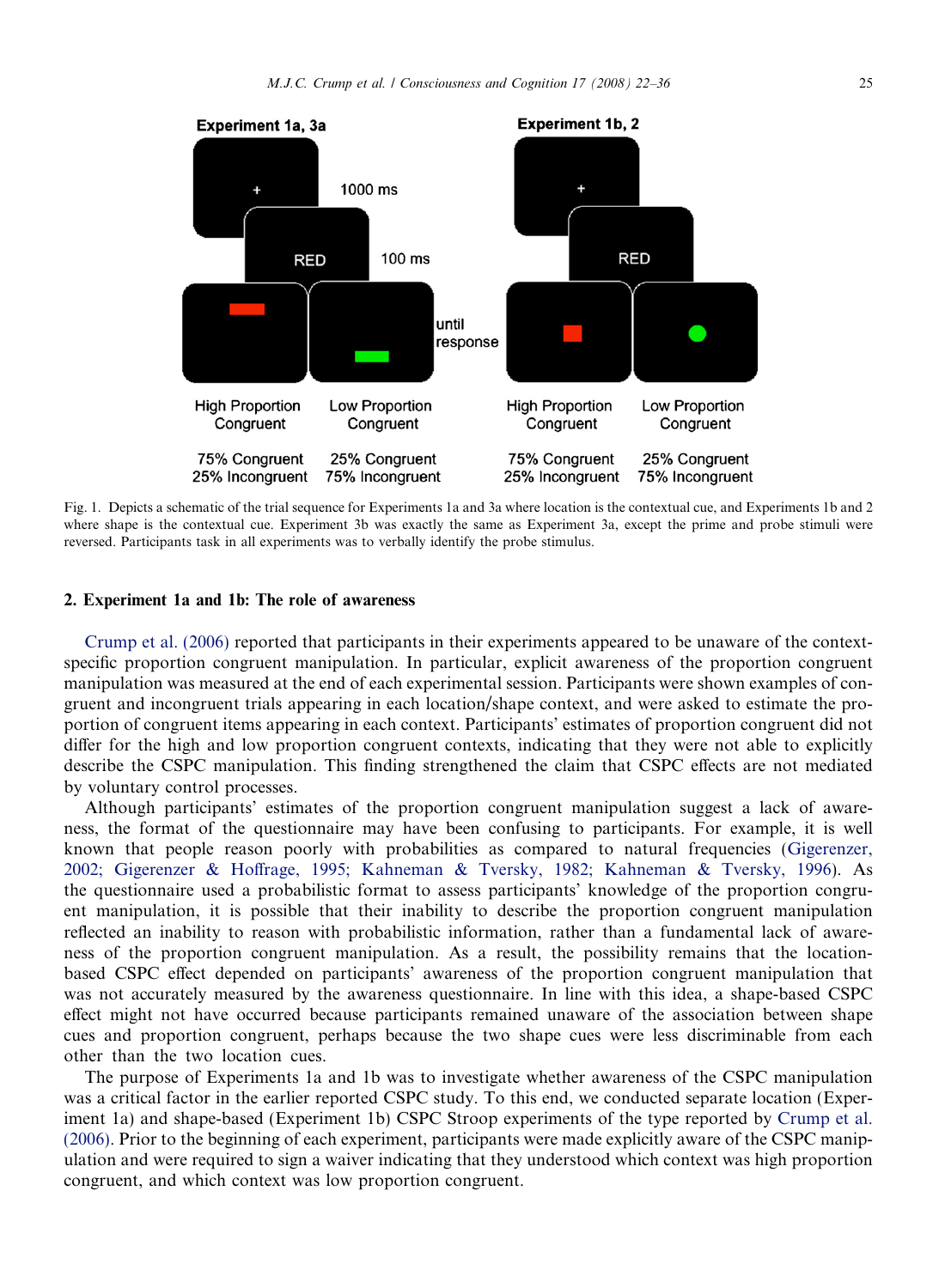| Proportion | <b>COLOR</b>  |            |              |             |               |  |  |
|------------|---------------|------------|--------------|-------------|---------------|--|--|
| Congruent  | <b>WORD</b>   | <b>RED</b> | <b>GREEN</b> | <b>BLUE</b> | <b>YELLOW</b> |  |  |
| High       | <b>RED</b>    |            |              |             |               |  |  |
|            | <b>GREEN</b>  |            |              |             |               |  |  |
|            | <b>BLUE</b>   |            |              |             |               |  |  |
|            | <b>YELLOW</b> |            |              |             |               |  |  |
| Low        | <b>RED</b>    |            |              |             |               |  |  |
|            | <b>GREEN</b>  |            |              |             |               |  |  |
|            | <b>BLUE</b>   |            |              |             |               |  |  |
|            | <b>YELLOW</b> |            |              |             |               |  |  |

A description of the context-specific proportion congruent manipulation used for each block of 96 trials across Experiments 1, 2 and 3

# 2.1. Methods

#### 2.1.1. Participants

There were 17 participants in Experiment 1a, and 16 participants in Experiment 1b. All participants were undergraduate students enrolled in psychology courses at McMaster University who volunteered for course credit. All participants spoke English as a first language, had normal color vision, and had normal or corrected to normal visual acuity.

# 2.1.2. Materials and procedure

This experiment was conducted by 14 trained student experimenters in partial fulfillment of a psychology lab course at McMaster University. Each experimenter tested one participant in Experiment 1a and one participant in Experiment 1b. The remaining participants were tested by the first author and a research assistant.

We followed the same procedure used in Experiments 2a and 2b reported by [Crump et al. \(2006\).](#page-13-0) The task was a simple priming procedure involving the presentation of a color-word prime, followed by a color patch probe display.<sup>[1](#page-4-0)</sup> There were four equally frequent color-word primes (RED, GREEN, BLUE, YELLOW) displayed in white, and four equally frequent color-patch probes (red, green, blue, yellow). Probes in Experiment 1a were presented in one of two location contexts. Here, each color-patch probe was a colored rectangle 1.6" in height and 5.2 $\degree$  in width that appeared above or below the fixation point (5.7 $\degree$ ). Probes in Experiment 1b were presented in one of two shape contexts, with location held constant. Here, each color-patch probe was either a circle (2.6 $\degree$  in diameter) or a square (2.6 $\degree$  in width) that appeared centrally.

Participants in each experiment completed 10 practice trials, followed by four blocks of 96 experimental trials. Each block of 96 trials consisted of 48 trials in which the probe was presented in one location (Experiment 1a) or shape (Experiment 1b) context, and 48 trials in which the probe was presented in the other location or shape context. Importantly, the location or shape context of the probe item was mixed randomly across the block for both experiments. The assignment of high and low proportion congruent conditions to the two location (Experiment 1a) and two shape (Experiment 1b) contexts was held constant across blocks within experimental sessions, but counterbalanced across participants. In each experiment, one of the location or shape contexts was defined as the high proportion congruent condition while the other was defined as the low proportion congruent condition. Within each block, the 48 trials in the high proportion congruent condition consisted of nine presentations of each of the four possible congruent probes  $(4 \times 9)$  presentations for a total of 36 trials) and one presentation of each of the 12 possible incongruent probes (12 trials). Similarly, the 48 trials in the low proportion congruent condition consisted of three presentations of each congruent probe (12 trials) and three presentations of each incongruent probe (36 trials: see [Table 1](#page-4-0) for an overview).

The experiment was conducted on a PC with a  $15^{\prime\prime}$  SVGA monitor using MEL experimental software ([Schneider, 1988](#page-14-0)). At the beginning of each experimental session, participants were informed of the

Table 1

<span id="page-4-0"></span><sup>&</sup>lt;sup>1</sup> We employed the prime-probe variant of the Stroop procedure because it produces reliable CSPC Stroop effects, and allows for simple and straightforward manipulations of target processing context. It is also worth noting that pilot studies employing a location-based CSPC design using integrated Stroop stimuli failed to produce statistically reliable CSPC Stroop effects.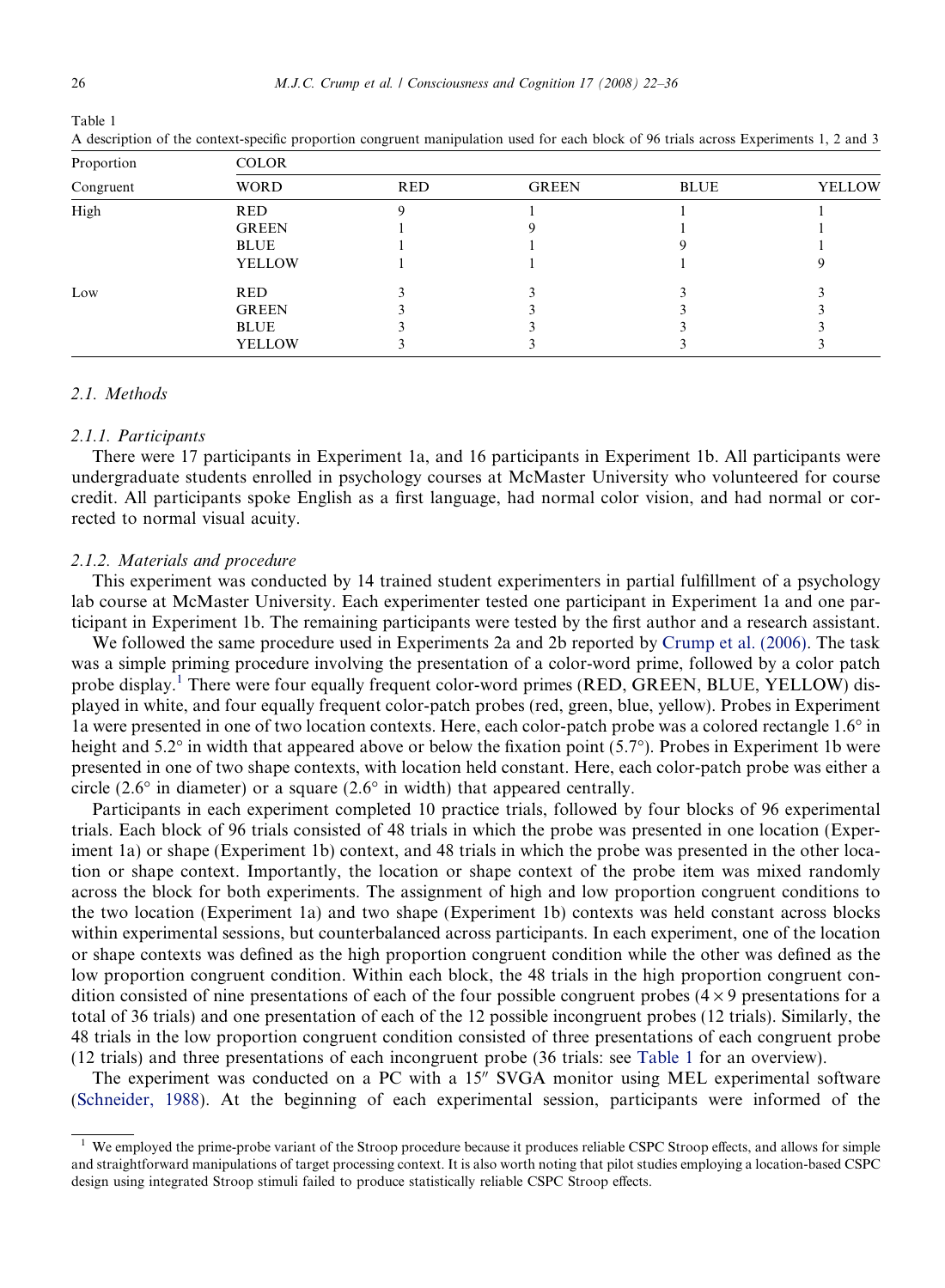context-specific proportion congruent manipulation. To verify that participants understood the instructions, each participant was asked to describe which context was the high proportion congruent context, and which context was the low proportion congruent context. Participants were required to successfully describe these conditions in writing prior to the commencement of the experiment. Participants were seated approximately 57 cm from the computer monitor. At the beginning of each trial, participants were presented with a fixation cross displayed in white against a black background for 1000 ms, followed by a blank interval of 250 ms. Next, a color word prime displayed in white against a black background was presented centrally for 100 ms. Immediately following the prime display, a color patch probe display appeared. Participants were instructed to name the color of the probe as quickly and accurately as possible. The probe was presented on the screen until the participant made a vocal response. Vocal response latencies were recorded using a microphone, and a voice-activated relay timed the response from the onset of the probe display. An experimenter coded each response as correct, incorrect, or spoil. A spoil was defined as a trial in which noise unrelated to the onset of the intended response triggered the voice-key.

# 2.2. Results

Table 2

The data from two participants in Experiment 1a and one participant in Experiment 1b were excluded from all analyses because of an equipment failure associated with the voice-key used to collect responses. For the remaining 15 participants in each experiment, RTs greater than 100 ms from correct trials for each condition were submitted to an outlier elimination procedure [\(Van Selst & Jolicoeur, 1994\)](#page-14-0). Mean RTs were then computed using the remaining observations. The results from both experiments were submitted to a 2 (proportion congruent: high vs low) by 2 (congruency: congruent vs. incongruent) repeated measures ANOVA. RTs and error rates for each condition, collapsed across participants in each experiment, are displayed in [Table 2](#page-5-0).

### 2.2.1. Experiment 1a: Location

There was a significant main effect of congruency  $[F(1, 14) = 386.70$ ,  $MSE = 403.17$ ,  $p < .0001$ . Responses for congruent trials were faster (468 ms) than responses for incongruent trials (570 ms). More important, the proportion congruent by congruency interaction was significant  $[F(1, 14) = 12.11, MSE = 184.02, p < .005]$ . The Stroop effect for the high proportion location condition was larger (114 ms) than the Stroop effect for the low proportion location condition (90 ms). A corresponding analysis of error rates revealed only a main effect of congruency  $[F(1, 14) = 11.52, MSE = 1.83 \times 10^{-3}, p < .005]$ ; error rates were higher for incongruent trials (.04) than for congruent trials (.01).

| Experiment     | Proportion |           | Item type       | $I-C$             | CSPC effect |      |
|----------------|------------|-----------|-----------------|-------------------|-------------|------|
|                | Congruent  |           | Congruent $(C)$ | Incongruent $(I)$ |             |      |
| 1a             | High       | RT        | 461             | 575               | 114         |      |
|                |            | SE        | (21)            | (23)              | (6)         |      |
|                |            | ER        | .01             | .05               |             |      |
|                | Low        | RT        | 476             | 566               | 90          | 24   |
|                |            | SE        | (20)            | (23)              | (6)         | (7)  |
|                |            | ER        | .01             | .04               |             |      |
| 1 <sub>b</sub> | High       | <b>RT</b> | 479             | 557               | 78          |      |
|                |            | SE        | (15)            | (17)              | (11)        |      |
|                |            | ER        | .01             | .04               |             |      |
|                | Low        | RT        | 478             | 562               | 84          | $-6$ |
|                |            | SE        | (17)            | (16)              | (9)         | (7)  |
|                |            | ER        | .01             | .03               |             |      |

Mean correct color-naming response latencies (in ms), with standard errors (in parentheses), and error rates for Experiments 1a and 1b

<span id="page-5-0"></span>CSPC, context specific proportion congruent; RT, response time; SE, standard error; ER, error rate.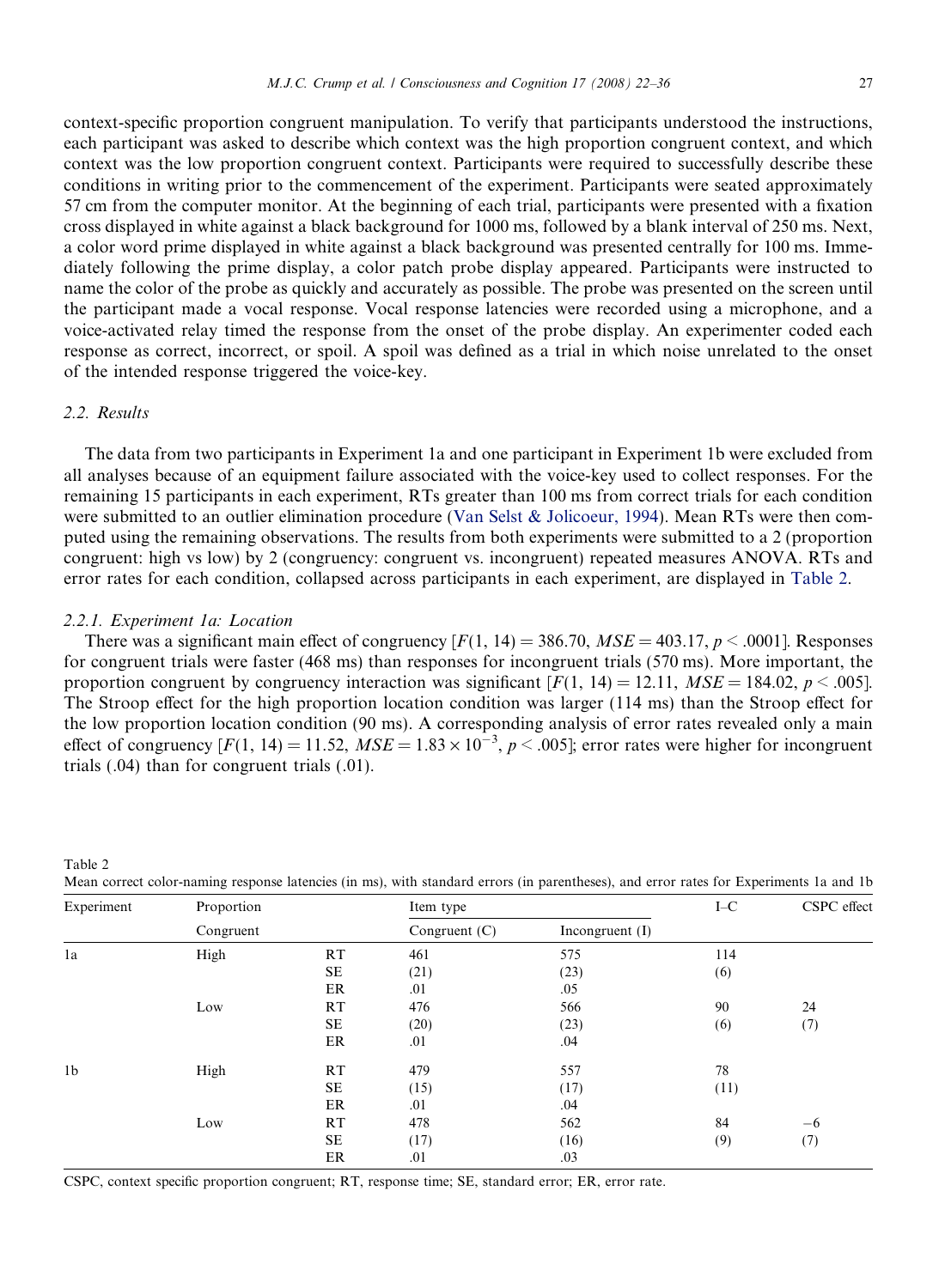#### 2.2.2. Experiment 1b: Shape

There was a significant main effect of congruency  $[F(1, 14) = 77.80$ ,  $MSE = 748.54$ ,  $p < .0001$ . Responses for congruent trials were faster (478 ms) than responses for incongruent trials (560 ms). Interestingly, there was no significant proportion congruent by congruency interaction. A corresponding analysis of error rates revealed only a main effect of congruency  $[F(1, 14) = 6.56, MSE = 1.35 \times 10^{-3}, p < .05]$ ; error rates were higher for incongruent trials (.03) than for congruent trials (.01).

# 2.2.3. Combined RT analysis

To determine whether location cues produced a significantly larger proportion congruent effect than shape cues, a mixed-design ANOVA with experiment (location vs. shape) as a between-participant factor was conducted. The three-way interaction between experiment, proportion congruent and congruency was significant  $[F(1, 28) = 9.6, MSE = 182.25, p < .005].$ 

# 2.3. Discussion

The purpose of Experiments 1a and 1b was to determine whether awareness of the CSPC manipulation would influence the CSPC Stroop effect. The results of Experiments 1a and 1b corresponded closely to those of [Crump et al. \(2006\),](#page-13-0) demonstrating both the presence of a location-based CSPC Stroop effect, and the absence of a shape-based CSPC Stroop effect. The null result of Experiment 1b is particularly important. Although the prior failure to observe shape-specific CSPC Stroop effects could have been attributed to participants lack of awareness of a contingency between shape and proportion congruent, the same cannot be said here. A shape-based CSPC effect was not observed even when participants were told explicitly about the shape-specific proportion congruent manipulation, as well as encouraged to use shape-specific proportion congruent strategies to enhance efficiency of performance. This finding demonstrates that awareness of the CSPC manipulation is not sufficient to produce CSPC Stroop effects.

# 3. Experiment 2: The role of task relevance

The results of Experiments 1a and 1b further substantiated the claim that CSPC Stroop effects do not depend on awareness of the proportion congruent manipulation. Instead, CSPC Stroop effects appear to be mediated by learning that is implicit in nature. If the CSPC Stroop effect is mediated by implicit learning processes, then principles that are well-established in that literature may also help to explain why CSPC Stroop effects were obtained using location cues but not shape cues to proportion congruent. We pursued this possibility in Experiment 2.

[Jimenez and Mendez \(1999\)](#page-13-0) demonstrated that implicit learning of associations between shape cues and upcoming responses in a serial reaction time (SRT) task depended on the extent to which processing of the shape dimension was made task-relevant. Specifically, they demonstrated that learning about the shape dimension occurred when participants were asked to keep a running count of particular shapes encountered during the task. Similarly, the influence of the shape dimension on performance disappeared when the participants were no longer required to keep a running count of different shapes. The results of Jimenez and Mendez support the principle that implicit learning does not depend on awareness of the to-be-learned task structure, but instead depends on selective attention to the to-be-learned task structure ([Frensch & Runger, 2003\)](#page-13-0).

The purpose of Experiment 2 was to investigate whether the implicit learning principle described by [Jime](#page-13-0)[nez and Mendez \(1999\)](#page-13-0) would generalize beyond the scope of sequence learning tasks, and help explain why CSPC Stroop effects have been observed using location cues but not shape cues to proportion congruent. In particular, [Crump et al. \(2006\)](#page-13-0) argued that the presence of CSPC effects using location cues to proportion congruent fits well with the notion that location information receives priority during encoding ([Mayr, 1996;](#page-14-0) [Logan, 1998\)](#page-14-0). On this view, although the location of a target stimulus is nominally irrelevant to the color-naming task, target-localization may be inherent to identifying other attributes of a stimulus such as color. As a result, subordinate task demands inherent to the location-based CSPC manipulation necessitate selectively attending to location information, and thereby support learning of the location-specific proportion congruent manipulation. In contrast, the shape of a target stimulus may be both nominally and functionally irrelevant to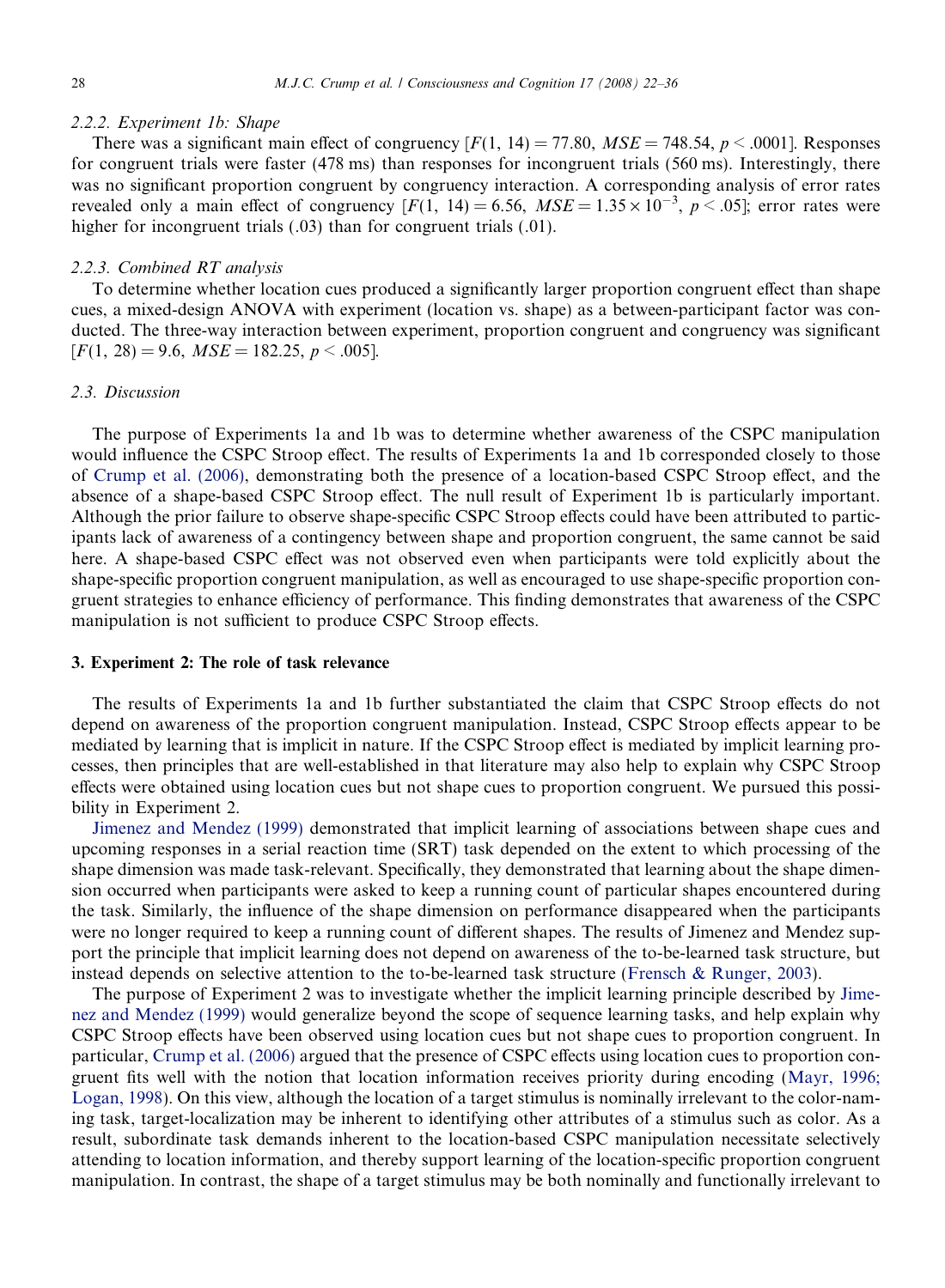the color-naming task. As a result, the lack of a shape-based CSPC effect could be explained by failures to selectively attend to the shape dimension of the target stimulus. We tested this hypothesis in Experiment 2 by modifying Experiment 1b so that processing of the shape dimension became task-relevant. We followed [Jimenez and Mendez \(1999\)](#page-13-0) and modified Experiment 1b so that participants were required to keep a running count of the number of squares that were encountered while performing the Stroop task. Our prediction was that selective processing of the shape dimension would support learning of the shape-specific proportion congruent manipulation.

# 3.1. Methods

#### 3.1.1. Participants

The participants were 35 undergraduate students enrolled in psychology courses at McMaster University who volunteered for course credit. All participants spoke English as a first language, had normal color vision, and had normal or corrected to normal visual acuity.

# 3.1.2. Materials and procedure

This experiment was conducted by 15 trained student experimenters in partial fulfillment of a psychology lab course at McMaster University. Each experimenter tested one participant in Experiment 2. The remaining participants were tested by the first author and a research assistant. Experiment 2 followed the same procedure as Experiment 1b with two exceptions. First, participants were told nothing about the shape-based proportion congruent manipulation. Second, a shape counting task was introduced. On each trial, participants were instructed to name the color of the color-patch probe as quickly and accurately as possible. They were further instructed to count silently the number of squares that appeared during the course of the experiment. Participants were told that they would be asked to report the number of squares that they had counted at the end of each block of trials. At the beginning of each block participants were told to start counting squares beginning from zero.

# 3.2. Results

Five participants in Experiment 2 were excluded from all following analyses. Four of these participants were excluded due to microphone failure. The remaining participant was excluded because their mean RT was more than three standard deviations from the group mean. For the remaining 30 participants, correct RTs greater than 100 ms for each condition were submitted to an outlier elimination procedure ([Van Selst](#page-14-0) [& Jolicoeur, 1994](#page-14-0)). Mean RTs were computed using the remaining observations and then submitted to a 2 (proportion congruent: high vs low) by 2 (congruency: congruent vs. incongruent) repeated measures ANOVA. RTs and error rates for each condition, collapsed across participants, are displayed in [Table 3](#page-8-0).

The main effect of congruency was significant  $[F(1, 29) = 90.19, MSE = 2058.53, p < .0001$ . Responses for congruent trials (558 ms) were faster than responses for incongruent trials (637 ms). More important, the proportion congruent by congruency interaction was significant  $[F(1, 29) = 9.3, MSE = 322.20, p < .005]$ . The Stroop effect for the high proportion condition was larger (89 ms) than the Stroop effect for the low proportion condition (69 ms). A corresponding analysis of error rates revealed only a main effect of congruency  $[F(1, 29) = 17.8, MSE = 7.32 \times 10^{-4}, p < .0005]$ ; error rates were higher for incongruent trials (.020) than for congruent trials (.003). The counting estimates given by each participant for each block indicated that they were performing the counting task with considerable accuracy (actual number of squares = 48, mean estimate of number of squares = 43,  $SE = 0.70$ .

#### 3.3. Discussion

Experiment 2 was the first demonstration that CSPC Stroop effects can be observed using shape cues to proportion congruent, and that CSPC Stroop effects can be mediated by contextual information other than stimulus location. Critically, the shape-based CSPC effect was observed when task demands required selective processing of the shape dimension. This finding extends the principle that implicit learning depends on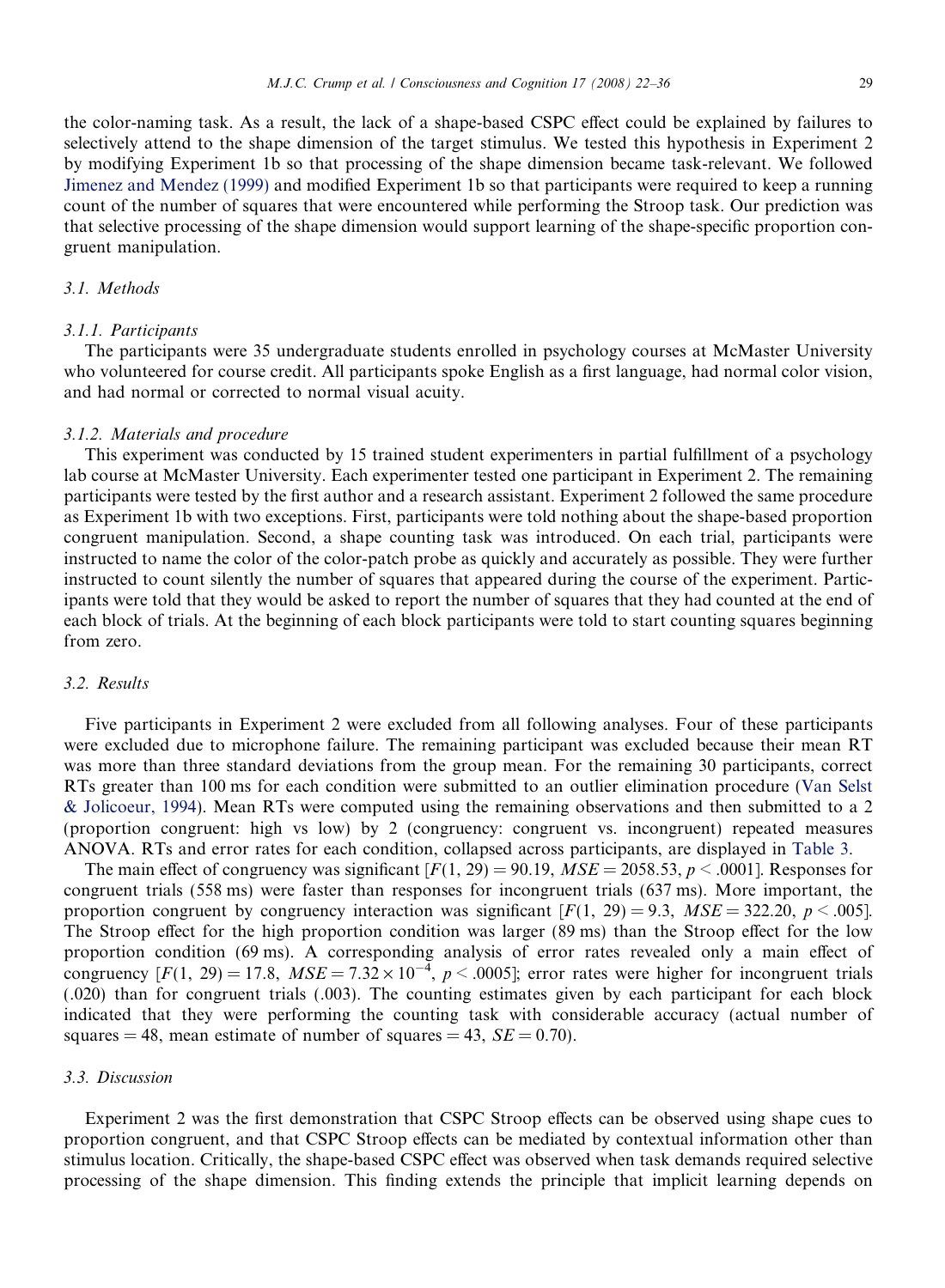Table 3

| Proportion<br>Congruent |    | Item type       |                   | $I-C$ | CSPC effect |  |
|-------------------------|----|-----------------|-------------------|-------|-------------|--|
|                         |    | Congruent $(C)$ | Incongruent $(I)$ |       |             |  |
| High                    | RT | 556             | 645               | 89    |             |  |
|                         | SE | (12)            | (15)              | (10)  |             |  |
|                         | ER | .004            | .03               |       |             |  |
| Low                     | RT | 560             | 628               | 69    | 20          |  |
|                         | SE | (12)            | (13)              | (8)   | (7)         |  |
|                         | ER | .002            | .02               |       |             |  |

Mean correct color-naming response latencies (in ms), with standard errors (in parentheses), and error rates for Experiment 2

CSPC, context specific proportion congruent; RT, response time; SE, standard error; ER, error rate.

selective attention ([Jimenez & Mendez, 1999\)](#page-13-0), and suggests that selective attention is required to support learning of the association between different contexts and proportion congruent.

The results of Experiment 2 are worth considering from the perspective of [Melara and Algom \(2003\)](#page-14-0) tectonic theory of Stroop effects, which distinguishes between two important processes, dimensional imbalance and dimensional uncertainty. Dimensional imbalance refers to differences in the relative salience between target and distractor dimensions. Dimensional uncertainty refers to the extent to which target and distractor dimensions are correlated. Melara and Algom argue that highly salient and informative dimensions draw attentional resources and guide performance. Generally speaking, this information theoretic approach fits well the notion developed here that participants will process and learn about incidental contextual cues when they are salient and/or informative.

Although Tectonic theory does not explicitly deal with processing of nominally irrelevant contextual information, which is the focus of the current set of experiments, the principles of dimensional imbalance and uncertainty can apply broadly to provide insight into the finding that CSPC Stroop effects emerge for some contextual dimensions but not others. For example, in Experiments 1a and 1b, the presence of a locationbased CSPC Stroop effect, but absence of a shape-based CSPC Stroop effect, could reflect the interplay between dimensional imbalance and uncertainty. That is, correlations between target, distractor, and context dimensions were held constant across location (Experiment 1a) and shape dimensions (Experiment 2a), so it appears that processing of the contextual information in Experiments 1a and 1b was largely driven by differences in the relative salience of the contextual information, rather than differences in dimensional uncertainty.

It is also noteworthy that a shape-based CSPC effect was obtained in Experiment 2 without changing either the relative salience or the informativeness of the contextual cue. This finding suggests that the contribution of dimensional uncertainty is modulated not only by relative salience of the contextual cue, but also by taskrelated constraints that direct attention to selectively process the context dimension.

#### 4. Experiments 3a and 3b: The role of relative salience

[Melara and Algom \(2003\)](#page-14-0) notions of dimensional imbalance and dimensional uncertainty provide a theoretically motivated set of principles for understanding boundary conditions for observing CSPC Stroop. In particular, the presence of the CSPC Stroop effect may reflect the interplay between dimensional imbalance and uncertainty. That is, processing of highly salient and highly informative contextual dimensions should encourage the presence of CSPC Stroop effects. At the same time, changes to the relative salience or informativeness of the context dimension should constrain the presence of CSPC Stroop effects. The purpose of Experiments 3a and 3b was to directly evaluate the role of dimensional imbalance in constraining the influence of the CSPC manipulation.

<span id="page-8-0"></span>Experiment 3a was a replication of the location-based CSPC Stroop task reported by [Crump et al., \(Exp 2a,](#page-13-0) [2006\)](#page-13-0). Experiment 3b followed the same general procedure as Experiment 3a, except that the prime and probe stimuli were reversed. Participants in Experiment 3b were presented with a color-patch prime at fixation followed by a color-word (in white) that appeared above or below fixation. Across both experiments, the contextspecific proportion congruent manipulation was applied to the location context of the probe item. We were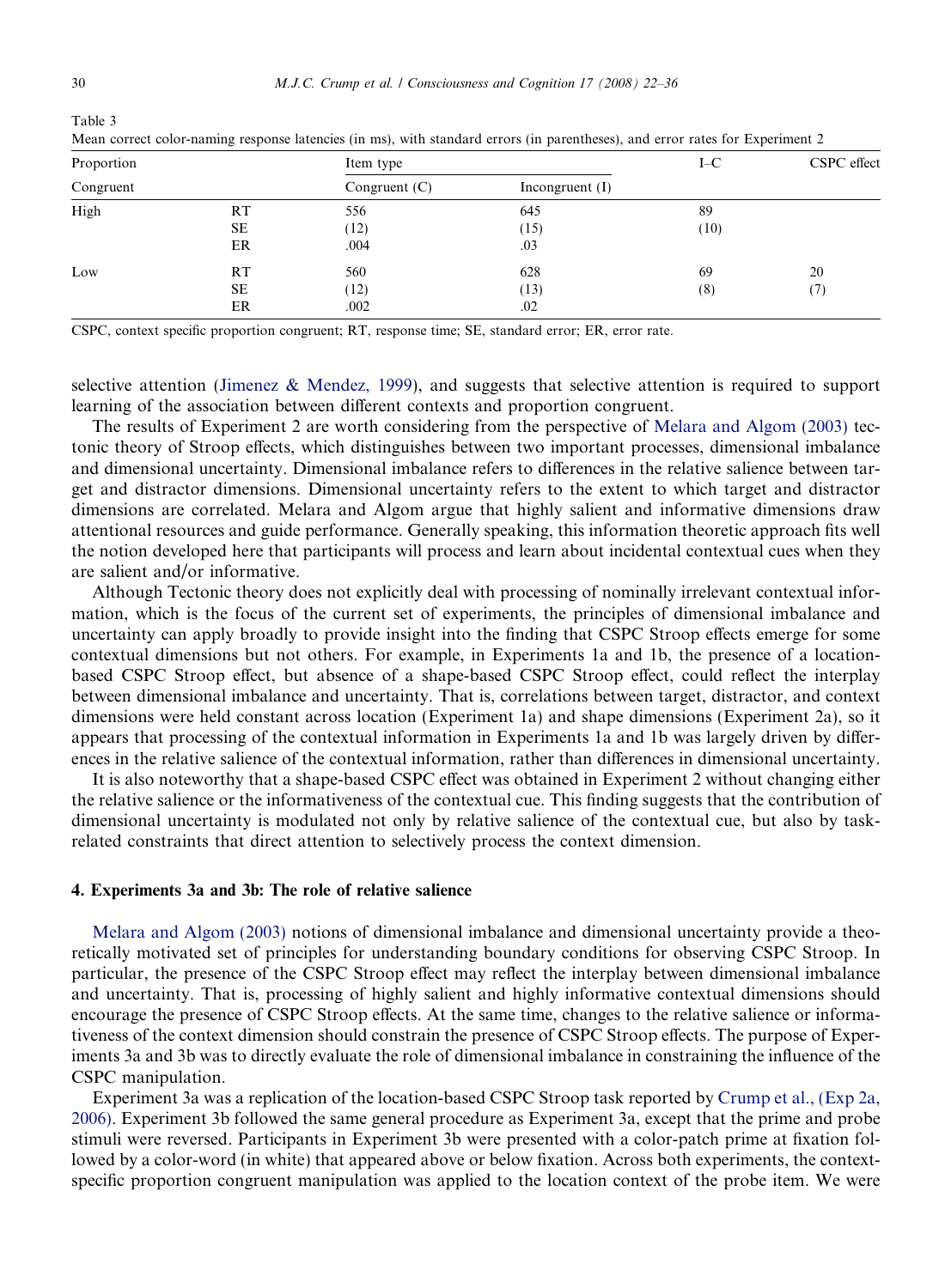interested in determining whether the CSPC effect would survive a task-reversal manipulation which is well known to reduce or eliminate the Stroop effect. That is, we were interested in determining whether changes to the relative salience of the target and context dimensions would constrain the extent to which participants were influenced by the same contextual cue.

# 4.1. Methods

#### 4.1.1. Participants

The 30 participants in Experiment 3a, and 30 participants in Experiment 3b were undergraduate students enrolled in psychology courses at McMaster University who volunteered for course credit. All participants spoke English as a first language, had normal color vision, and had normal or corrected to normal visual acuity.

# 4.1.2. Materials and procedure

Experiment 3a followed the same procedure used in Experiment 1a except that participants were not informed of the CSPC manipulation Experiment 3b was the reverse of Experiment 3a, and involved the presentation of a color-patch prime, followed by a color-word probe display. The task in Experiment 3b was to ignore the color-patch prime, and name aloud the color-word probe. All properties of the prime and probe except for their order of presentation were held constant.

# 4.2. Results

Table 4

For all participants in each experiment, RTs greater than 100 ms from correct trials for each condition were submitted to an outlier elimination procedure [\(Van Selst & Jolicoeur, 1994](#page-14-0)). Mean RTs were then computed using the remaining observations. The results from both experiments were submitted to a 2 (proportion congruent: high vs low) by 2 (congruency: congruent vs. incongruent) repeated measures ANOVA. RTs and error rates for each condition, collapsed across participants in each experiment, are displayed in [Table 4.](#page-9-0)

#### 4.2.1. Experiment 3a: Name color

There was a significant main effect of congruency  $[F(1, 29) = 131.72, MSE = 2846.92, p < .0001]$ . Responses for congruent trials were faster (484 ms) than responses for incongruent trials (595 ms). More important, the proportion congruent by congruency interaction was significant  $[F(1, 29) = 6.74$ ,  $MSE = 225.70, p \le 0.05$ . The Stroop effect for the high proportion location condition was larger (119 ms) than

| Experiment     | Proportion<br>Congruent |           | Item type       |                   | $I-C$ | CSPC effect |
|----------------|-------------------------|-----------|-----------------|-------------------|-------|-------------|
|                |                         |           | Congruent $(C)$ | Incongruent $(I)$ |       |             |
| 3a             | High                    | RT        | 480             | 598               | 119   |             |
| 3 <sub>b</sub> |                         | SE        | (9)             | (16)              | (9)   |             |
|                |                         | ER        | .01             | .04               |       |             |
|                | Low                     | <b>RT</b> | 488             | 592               | 105   | 14          |
|                |                         | SE        | (10)            | (17)              | (11)  | (5)         |
|                |                         | ER        | .01             | .04               |       |             |
|                | High                    | RT        | 458             | 468               | 10    |             |
|                |                         | SE        | (9)             | (8)               | (3)   |             |
|                |                         | ER        | .002            | .01               |       |             |
|                | Low                     | <b>RT</b> | 463             | 474               | 11    | $^{-1}$     |
|                |                         | SE        | (8)             | (8)               | (3)   | (5)         |
|                |                         | ER        | .002            | .01               |       |             |

Mean correct color-naming response latencies (in ms), with standard errors (in parentheses), and error rates for Experiments 3a (Name color) and 3b (Name Word)

<span id="page-9-0"></span>CSPC, context specific proportion congruent; RT, response time; SE, standard error; ER, error rate.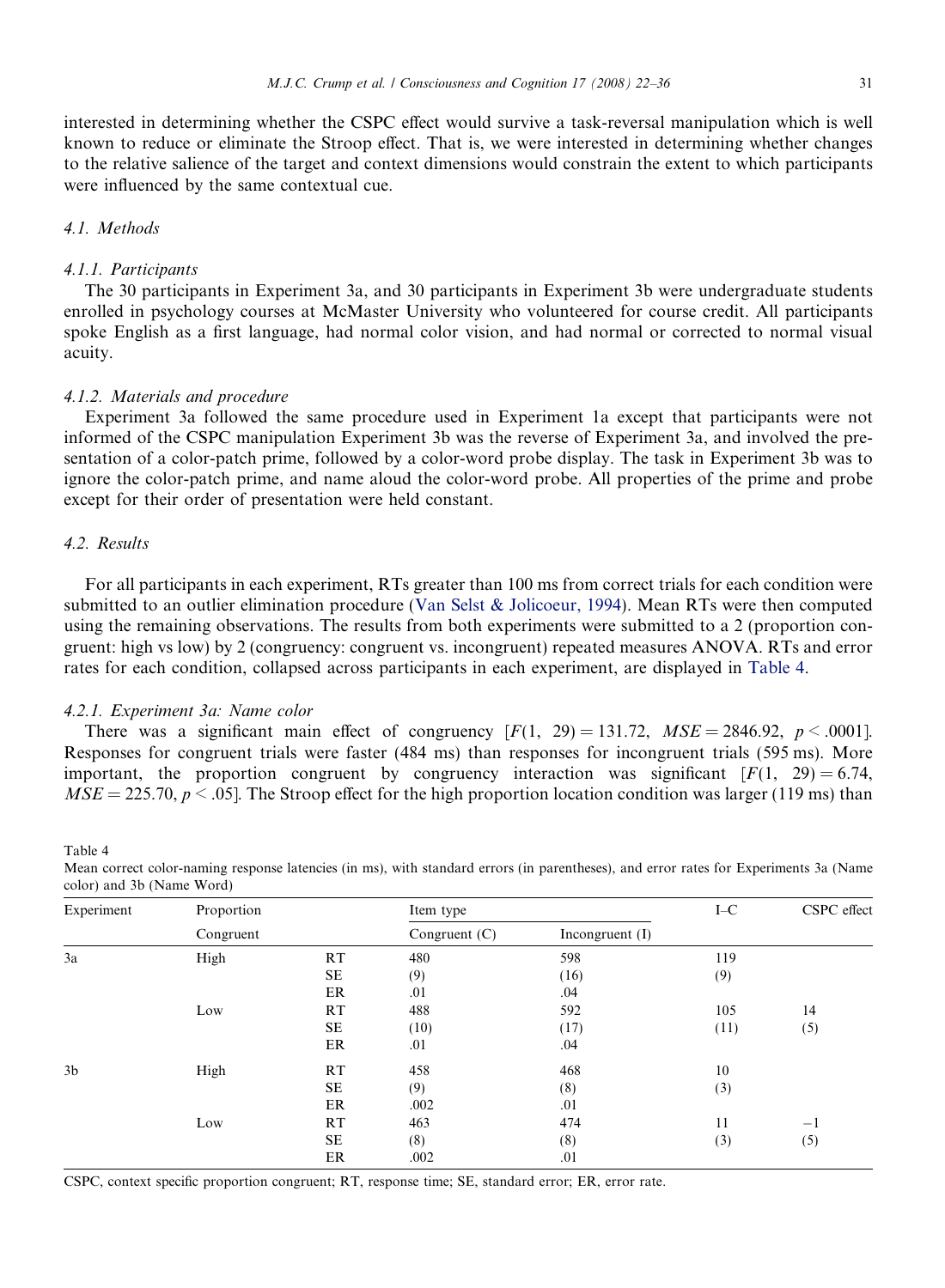the Stroop effect for the low proportion location condition (105 ms). A corresponding analysis of error rates revealed only a main effect of congruency  $[F(1, 29) = 30.77, MSE = 1.07 \times 10^{-3}, p < .0001]$ ; error rates were higher for incongruent trials  $(.04)$  than for congruent trials  $(.01)$ .

#### 4.2.2. Experiment 3b: Name word

There was a significant main effect of congruency  $[F(1, 29) = 6.65$ ,  $MSE = 140.99$ ,  $p < .05$ . Responses for congruent trials were faster (461 ms) than responses for incongruent trials (471 ms). Interestingly, there was no significant proportion congruent by congruency interaction. A corresponding analysis of error rates revealed only a main effect of congruency  $[F(1, 29) = 5.94, MSE = 8.76 \times 10^{-5}, p < .05]$ ; error rates were higher for incongruent trials (.01) than for congruent trials (.002).

#### 4.2.3. Combined RT analysis

To determine whether the CSPC Stroop effect in Experiment 3a was significantly larger than the CSPC Stroop effect in Experiment 3b, a mixed-design ANOVA with experiment (Name color vs. Name word) as a between-participant factor was conducted. The three-way interaction between experiment, proportion congruent and congruency was significant  $[F(1, 58) = 4.34, MSE = 189.21, p < .05]$ .

# 4.3. Discussion

The results of Experiment 3a (name color) demonstrated a location-based CSPC Stroop effect and replicated the pattern of results reported by [Crump et al., \(2006, Exp 2a\).](#page-13-0) In contrast, a location-based CSPC Stroop effect was not observed in Experiment 3b (name word). Experiments 3a and 3b establish that dimensional imbalance, or the relative salience of target, distractor, and context dimensions, contrains the extent to which contextual cues guide performance. These results closely mirror the results of [Dishon-Berkovits](#page-13-0) [and Algom \(2000\)](#page-13-0), Experiments 4 and 5 who demonstrated that learning about correlations between a distractor dimension and a target dimension can be obscured when the target dimension is more salient than the distractor dimension. In our case, Experiment 3b establishes similar boundary conditions for learning (or expression of learning) about correlations between contextual cues and likelihood of congruency. Specifically, the location-based CSPC Stroop effect was not observed when the target dimension was a highly salient word.

# 5. General discussion

The purpose of the present experiments was to clarify the role of awareness, task-relevance, and dimensional imbalance in producing CSPC Stroop effects. Experiments 1a and 1b demonstrate that awareness of the CSPC manipulation was not sufficient to produce shape-based CSPC Stroop effects. Experiment 2 demonstrates that shape-based CSPC Stroop effects can be observed when task constraints require processing of the shape dimension. Experiments 3a and 3b demonstrate that changes to the relative salience of target, distractor, and context dimensions can prevent learning about the CSPC manipulation from influencing performance. The following discussion evaluates candidate explanations of the CSPC Stroop effect, and discusses the implications of each explanation for theories of cognitive control.

Conventionally, psychologists have distinguished between automatic processes that capture attentional resources involuntarily and controlled processes that direct attentional resources voluntarily ([Posner & Sny](#page-14-0)[der, 1975; Shiffrin & Schneider, 1977](#page-14-0)). By this view, strategic control serves as an alternative basis for selectively encoding and responding to the environment when automatic processing of salient stimulus properties in that environment would lead selection mechanisms astray. In a Stroop color-word context, for example, the preparation of an encoding strategy prior to stimulus onset might help to offset the potentially interfering influence of the salient word dimension. In contrast to this conventional view, the CSPC Stroop effects reported here (see also [Crump et al., 2006; Jacoby et al., 2003\)](#page-13-0) appear to reveal a form of control over the salient word dimension that is rapid and involuntary, rather than slow and strategic. However, prior to accepting the idea that CSPC effects implicate rapid, involuntary control over word reading in a Stroop context, other competing theoretical accounts merit consideration.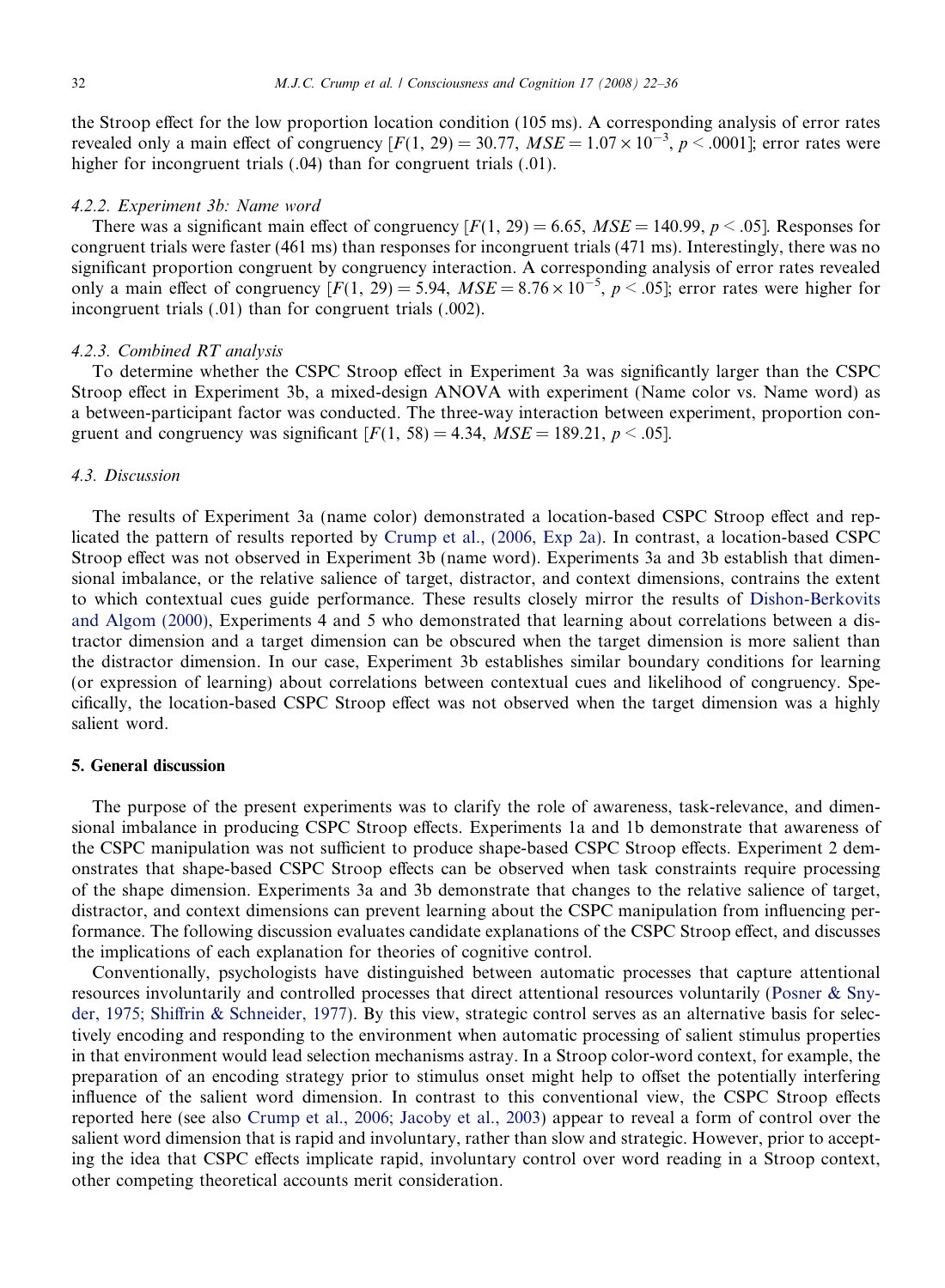#### 5.1. The event frequency hypothesis

[Crump et al. \(2006\)](#page-13-0) discussed the possibility that CSPC Stroop effects reflect a learning process sensitive to differences in event frequency. For example, in the high proportion congruent context, particular congruent word/context/color events are experienced with high frequency, whereas particular incongruent word/context/color events are experienced with low frequency (see [Table 1](#page-4-0)). As a result, the large Stroop effect for items appearing in the high proportion congruent context could reflect asymmetries in learning about high and low frequency events [\(Logan, 1988\)](#page-13-0). An explanation of this nature would not require any inferences about rapid, involuntary control, and therefore ought to be given serious consideration. There are several forms of evidence that suggest that different event frequencies on their own fall short of fully accounting for the CSPC effect.

First, the results of Experiment 3b failed to show a CSPC Stroop effect despite employing the same asymmetries in event frequency used in Experiment 3a. This result demonstrates that differences in event frequency are not sufficient to produce a CSPC effect, and that instead some form of interaction between stimulus salience (or dimensional imbalance) and proportion congruent (or dimensional uncertainty) lies at the heart of the learning that produces the CSPC effect.

Second, if event frequency learning follows a power law learning principle, then any contribution of event frequency to the CSPC effects ought to dissipate with increasing amounts of experience with those events. The rationale for this prediction is that, although power law learning should reach asymptotic levels earlier for the most frequent event types (e.g., congruent trials in the high proportion congruent condition, and incongruent trials in the low proportion congruent condition), any consequent differences in performance for frequent and infrequent item types should eventually disappear when performance in all conditions approaches asymptote. In other words, one might expect differences in event frequency to produce a CSPC effect at some point in learning, but such an effect ought to diminish with extended practice. In fact, there was no evidence that CSPC effects dissipated with increasing experience in the present study  $2$ . Further, in a separate study that measured CSPC effects in a global-local task across ten experimental sessions, the CSPC effect was remarkably consistent across training [\(Milliken, Leboe, & Leboe, 2003\)](#page-14-0). At present, then, we have no evidence to suggest that the CSPC effect is an emergent outcome of power law learning for events of different frequency.

Third, we have taken a more direct approach to addressing the event frequency hypothesis in a separate line of study. The key to this approach is to ask whether a CSPC Stroop effect can be observed for a set of events that have been experienced with equal frequency. A question of this nature can be addressed by creating distinct subsets of Stroop items, which we refer to as context and transfer items. The context items might be Stroop items made using red/green color-word combinations, whereas transfer items might be Stroop items made using yellow/blue color-word combinations. Importantly, the CSPC manipulation is applied only to the context items. For example, context items appearing above fixation could be 100% congruent, whereas context items appearing below fixation could be 100% incongruent. In contrast, congruent and incongruent transfer items appear with equal frequency in both locations, but mixed randomly within blocks with the context items. The critical issue is whether the Stroop effect for the transfer items is modulated by the context in which they appear. Indeed, several pilot results indicate reliable CSPC Stroop effects for the transfer items despite the fact that the congruent and incongruent transfer items appear with equal frequency in both the high and low proportion congruent location contexts.

In summary, several lines of evidence suggest that CSPC Stroop effects are not entirely driven by a learning process that is sensitive to differences in event frequency. Ruling out the event frequency hypothesis gives license to a discussion of the possible links between CSPC effects and cognitive control.

# 5.2. The involuntary control hypothesis

[Botvinick et al. \(2001\)](#page-13-0) point out that an important problem in research into cognitive control processes is to understand how selection weights are modified without invoking the operation of a goal-driven homunculus.

<span id="page-11-0"></span><sup>&</sup>lt;sup>2</sup> The CSPC effects from all experiments in this article were submitted to a 3 (Experiments: 1a, 2, and 3a)  $\times$  4 (block: 1, 2, 3, and 4) mixed design ANOVA. Neither of the main effects nor the interaction were significant. This analysis suggests that the CSPC Stroop emerges early in practice, and does not diminish as a result of practice. A similar result was obtained by [Jacoby et al. \(2003\).](#page-13-0)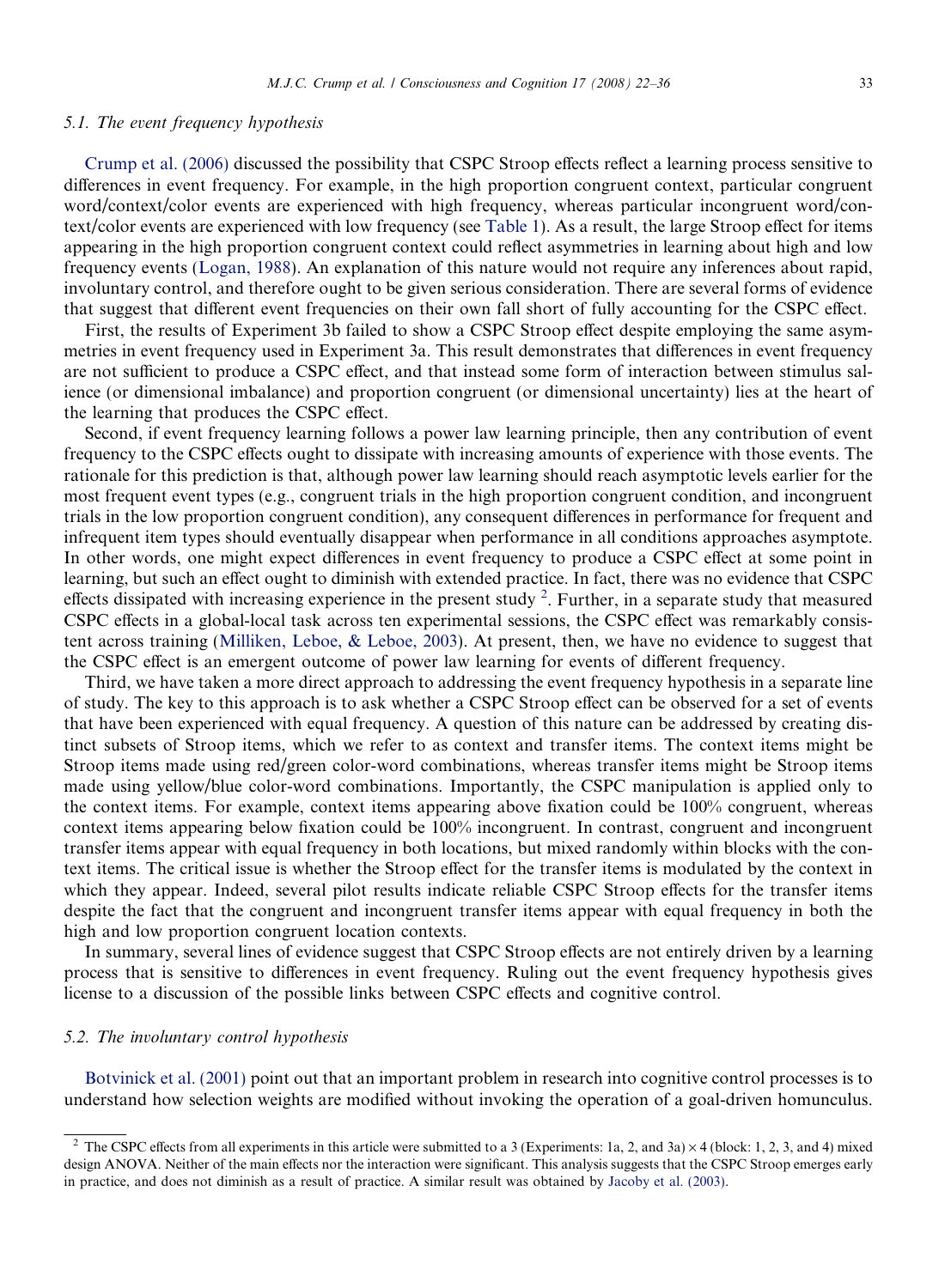Toward this end, [Botvinick et al.'s \(2001\)](#page-13-0) propose that shifts in cognitive control may be driven by an involuntary mechanism that monitors for conflict. This process evaluates conflict during performance of a trial, then sends a signal to trigger appropriate adjustments to task demand weights that are carried forward to guide selective attention on the next trial. The conflict monitoring hypothesis accounts for trial-to-trial shifts in performance as seen in sequential effects ([Gratton, Coles, & Donchin, 1992](#page-13-0)), performance after errors ([Laming, 1968](#page-13-0)), and block-wide shifts in performance as seen in proportion congruent modulations to the Stroop effect [\(Tzelgov, Henik, & Berger, 1992\)](#page-14-0). Taken together, the conflict monitoring hypothesis takes an important step in the direction of understanding how selective attention control settings may be adjusted by involuntary means.

An important property of the conflict monitoring hypothesis is that adjustments to task demand weights are made at one point in time, and carry forward to influence performance at a later point in time. In contrast, the CSPC Stroop effect reported here appears to reflect adjustments to control settings made rapidly, at the time of target onset. This inference stems from the CSPC manipulation, which prevents participants from knowing whether an item belongs to the high proportion congruent or low proportion congruent condition until its onset. In other words, carry-over of control settings from a previous trial to a current trial fails to explain the CSPC effect (see [Crump et al., 2006\)](#page-13-0). Instead, if the CSPC Stroop effect reflects changes to selective attention control settings, then contextual cues must provide a signal that can be used rapidly to change those settings. In its current form, [Botvinick et al.'s \(2001\)](#page-13-0) conflict monitoring module does not receive input from episodic memory. It would be interesting to see whether adding an episodic input to the conflict monitoring module would produce the rapid control adjustments required to explain the context-specific control effects reported here.

At the same time it may be unnecessary to suppose that episodic processes and conflict monitoring processes are inherently linked. For example, an alternative approach is that episodic processes contribute directly to adjustments of control settings. [Crump et al. \(2006\)](#page-13-0) proposed an episodic account of the CSPC Stroop effect, and we elaborate on that account here. Our episodic approach borrows from recent episodic accounts of implicit learning phenomena ([Brooks & Vokey, 1991; Whittlesea & Dorken, 1993;](#page-13-0) for a review see, [Neal &](#page-14-0) [Hesketh, 1997\)](#page-14-0). On this view, implicit learning is not a qualitatively different kind of learning, rather implicit learning phenomena reflect an indirect route to accessing the same episodic representations that support both explicit and implicit learning phenomena ([Whittlsea & Dorken, 1997\)](#page-14-0). On the one hand, our view is similar to [Logan \(1988\),](#page-13-0) in that we assume storage of instances of performance in memory, and that retrieval of these instances supports online performance. We also follow [Jacoby and Brooks \(1984\); Kolers and Roediger \(1984\)](#page-13-0) in assuming that episodes of performance stored in memory represent many aspects of the performance episode. Specifically, we assume that episodes of performance represent not only stimulus–response information, but also incidental contextual information, and perhaps even episode-specific selective attention procedures for filtering task-relevant from task-irrelevant information. To clarify this last point, we assume that episodic representations can include the selective attention control settings used during encoding of particular episodes.

To further specify our notion that selective attention procedures are encoded as part of memory episodes, we note a distinction made by [Kolers and Smythe \(1984\)](#page-13-0) between allographic and autographic representations. Allographic representations refer to the kind of abstract, amodal, analytic symbols that are well-articulated, trans-situational, and easily copiable (e.g., binary operators). Autographic representations refer to symbols that are uncopiable, extremely dense, and not well-articulated (e.g., think of a painting as being a symbol of itself). We argue that the implications of instance theory for online performance depend on whether the instance representation is thought of allographically, or autographically. In our view, it is important to recognize that memory instances are autographic, and represent the rich and subtle complexities of experience. To connect these ideas with our discussion of cognitive control processes, we assume that memory instances are autographic, and include representations of the control procedures mediating selection at the time of encoding. In this way, we argue that the retrieval of item/context-specific control procedures stored in memory can serve as potent sources for control over online performance. Memory-driven influences over performance do not necessarily reflect the inflexible contribution of automatic routines; rather, because the routines incorporate aspects of previously employed control procedures, the routines themselves can provide flexible control over selection during online performance.

As a final point of clarification, the crux of this discussion is not whether an episodic approach outstrips the conflict monitoring hypothesis. Rather, we wish to point out that episodic processes are likely to contribute to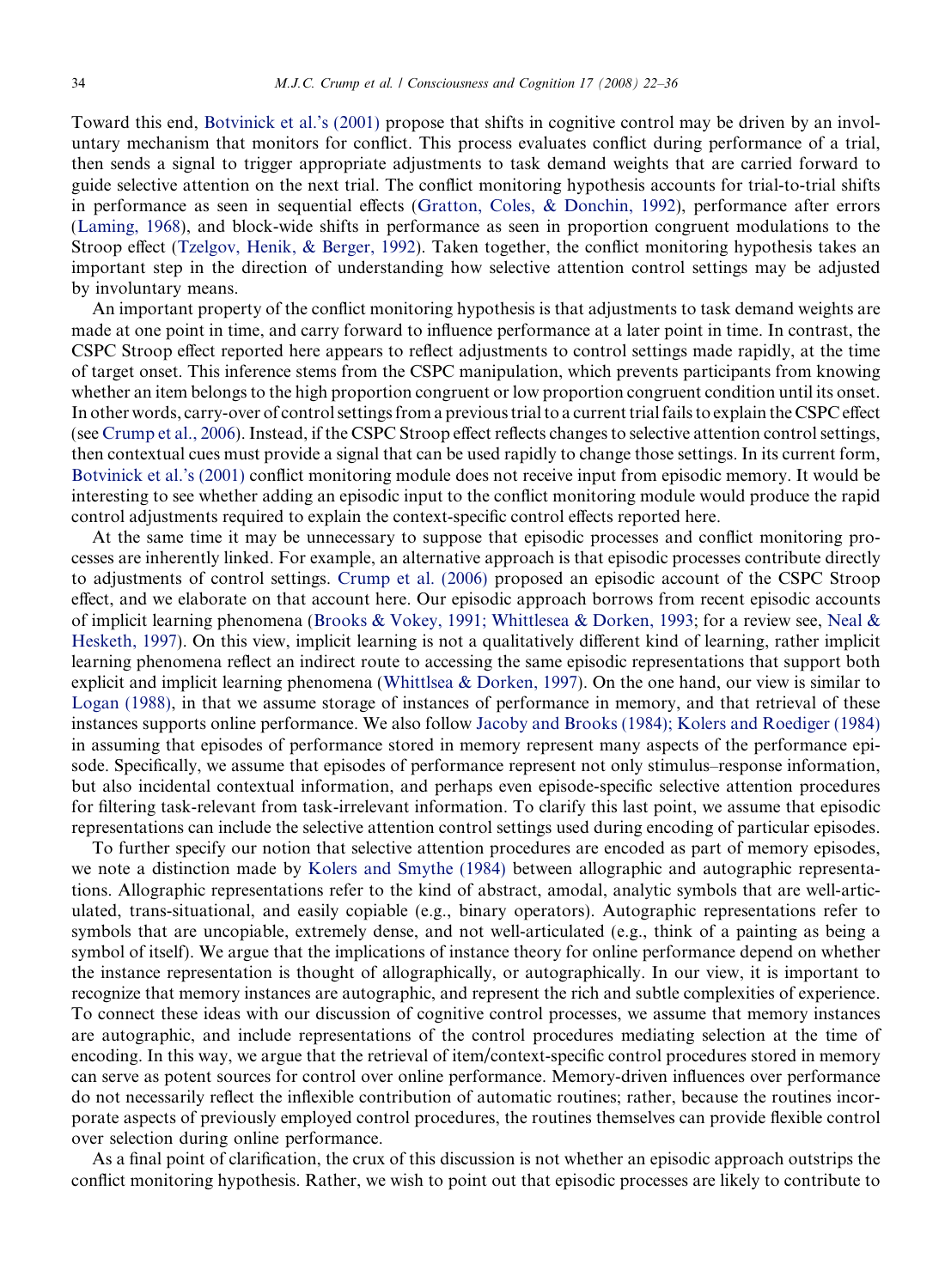the control of attention, and that this contribution could well be distinct from that of conflict monitoring processes.

#### Acknowledgments

The preparation of this paper was supported by a Discovery research grant from the Natural Sciences and Engineering Research Council of Canada to Milliken, a Graduate Student Scholarship from the Natural Sciences and Engineering Research Council of Canada to M.J.C. Crump, and a Postdoctoral fellowship from the Spanish Secretaría de Estado de Universidades e Investigación del Ministerio de Educación y Ciencia awarded to J.M.M. Vaquero (Ref: Ex2005-0212). We acknowledge the help provided by Ellen MacLellan, Sam Hannah, and Aimee Skye with regard to data collection and technical assistance.

#### References

- Botvinick, M. M., Braver, T. S., Barch, D. M., Carter, C. S., & Cohen, J. D. (2001). Conflict monitoring and cognitive control. Psychological Review, 108, 624–652.
- Brooks, L. R., & Vokey, J. R. (1991). Abstract analogies and abstracted grammars: Comments on Reber (1989), and Matthews et al., (1989). Journal of Experimental Psychology: General, 120, 316–323.
- Chun, M. M. (2000). Contextual cueing of visual attention. Trends in Cognitive Sciences, 4, 170–178.
- Cohen, J. D., Dunbar, K., & McClelland, J. L. (1990). On the control of automatic processes: a parallel distributed processing model of the Stroop effect. Psychological Review, 97, 332–361.
- Cohen, A., Fuchs, A., Bar-Sela, A., Brumberg, Y., & Magen, H. (1999). Correlational cuing as a function of target complexity and targetflanker similarity. Perception & Psychophysics, 61, 275-290.
- Corballis, P. M., & Gratton, G. (2003). Independent control of processing strategies for different locations in the visual field. Biological Psychology, 64, 191–209.
- Crump, M. J., Gong, Z., & Milliken, B. (2006). The context-specific proportion congruent stroop effect: location as a contextual cue. Psychonomic Bulletin & Review, 13, 316–321.
- Dishon-Berkovits, M., & Algom, D. (2000). The Stroop effect: It is not the robust phenomenon that you have thought it to be. Memory & Cognition, 28, 1437–1449.
- Frensch, P. A., & Runger, D. (2003). Implicit learning. Current Directions in Psychological Science, 12, 13–18.
- Gigerenzer, G. (2002). Calculated risks: How to know when numbers deceive you. New York: Simon & Schuster.
- Gigerenzer, G., & Hoffrage, U. (1995). How to improve Bayesian reasoning without instruction: Frequency formats. Psychological Review, 102, 684–704.
- Gratton, G., Coles, M. G. H., & Donchin, E. (1992). Optimizing the use of information: strategic control of activation and responses. Journal of Experimental Psychology: General, 4, 480–506.
- Jacoby, L. L., & Brooks, L. R. (1984). Nonanalytic cognition: memory, perception, and concept formation. Psychology of Learning and Motivation, 18, 1–47.
- Jacoby, L. L., Lindsay, D. S., & Hessels, S. (2003). Item-specific control of automatic processes: Stroop process dissociations. Psychonomic Bulletin & Review, 10, 344–638.
- Jimenez, L., & Mendez, C. (1999). Which attention is needed for implicit sequence learning. Journal of Experimental Psychology: Learning, Memory, and Cognition, 25, 236–259.
- Kahneman, D., & Tversky, A. (1982). Judgement under uncertainty: Heuristics and biases. Cambridge, England: Cambridge University Press.
- Kahneman, D., & Tversky, A. (1996). On the reality of cognitive illusions. Psychological Review, 103, 582–591.
- Kane, M. J., & Engle, R. W. (2003). Working-memory capacity and the control of attention: the contributions of goal neglect, response competition, and task set to Stroop interference. Journal of Experimental Psychology: General, 132, 47-70.
- Kolers, P. A., & Roediger, H. L. (1984). Procedures of mind. Journal of Verbal Learning and Verbal Behavior, 23, 289–314.
- Kolers, P. A., & Smythe, W. E. (1984). Symbol manipulation: alternatives to the computational view of the mind. Journal of Verbal Learning and Verbal Behavior, 23, 289–314.
- Laming, D. R. (1968). Information theory of choice-reaction times. London: Academic Press.
- Logan, G. D. (1988). Toward an instance theory of automatization. Psychological Review, 95, 492–527.
- Logan, G. D. (1998). What is learned during automatization? ii: Obligatory encoding of spatial location. Journal of Experimental Psychology: Human Perception and Performance, 24, 1720–1736.
- Logan, G. D., & Zbrodoff, N. J. (1979). When it helps to be misled: facilitative effects of increasing the frequency of conflicting stimuli in a Stroop-like task. Memory & Cognition, 7, 166–174.
- Logan, G. D., Zbrodoff, J. N., & Williamson, J. (1984). Strategies in the color-word Stroop task. Bulletin of the Psychonomic Society, 22, 135–138.
- Lowe, D., & Mitterer, J. O. (1982). Selective and divided attention in a Stroop task. Canadian Journal of Psychology, 36, 684–700.
- <span id="page-13-0"></span>MacLeod, C. M. (1991). Half a century of research on the Stroop effect: an integrative review. Psychological Bulletin, 109, 163–203.